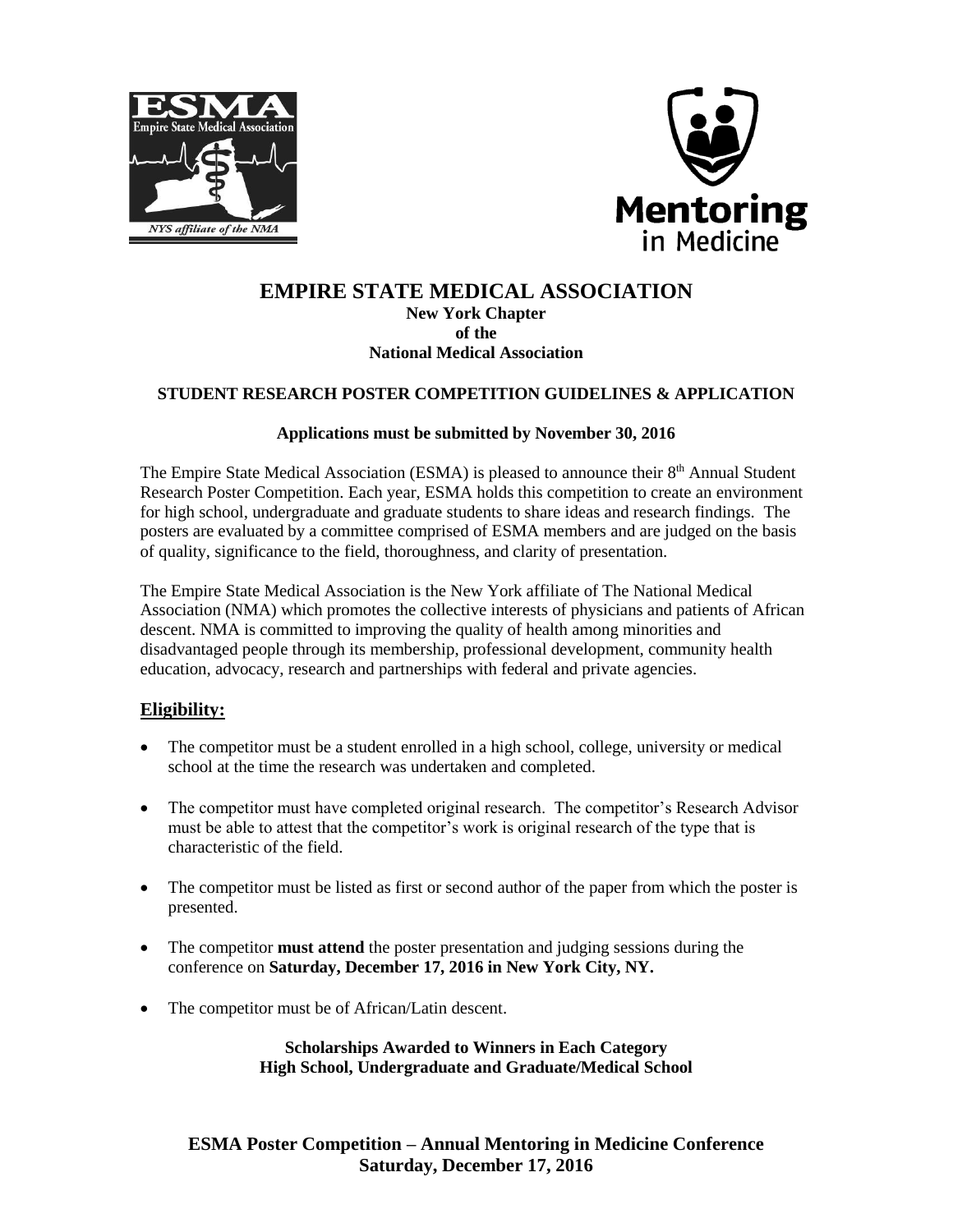# **Guidelines:**

# **Abstract**

An abstract of 100 words should be submitted describing the original, student driven research. You will be contacted if invited to enter your poster into the competition. For more helpful tips on writing a research abstract and preparing a poster presentation, please visit the following web pages:

- [Writing a Research Abstract](•%09https:/www.acponline.org/membership/residents/competitions-awards/abstracts/preparing/writing)
- [Preparing a Poster Presentation](•%09https:/www.acponline.org/membership/residents/competitions-awards/abstracts/preparing/poster)
- [Preparing for an Abstract Competition](https://www.acponline.org/membership/residents/competitions-awards/abstracts/preparing)

# **Acceptable Format for Submissions**

- Work must be presented in the form of a poster presentation.
- No sound equipment is allowed.
- It is suggested that section headings be printed at 10 mm height.
- All other text should be legible from a distance of 4 feet (5-10 mm height).

# **Each poster should contain the following sections and be clearly identified:**

# **Title and Author**

Place the title and names of authors at the top center of the poster. For readability, the title should be 15 mm in height (legible from 10 feet).

# **Introduction**

Give a brief background, followed by a statement of the purpose of the research as either a question or a hypothesis.

# **Methods**

Give a brief discussion of the techniques, data collection, replicas and statistics used. Omit unnecessary detail.

# **Results**

Use tables and graphs that are easy to read and understand.

# **Conclusions**

What did you find out? Did you accept or reject your hypothesis? Describe results in terms of general biological principles. What is the significance of the findings?